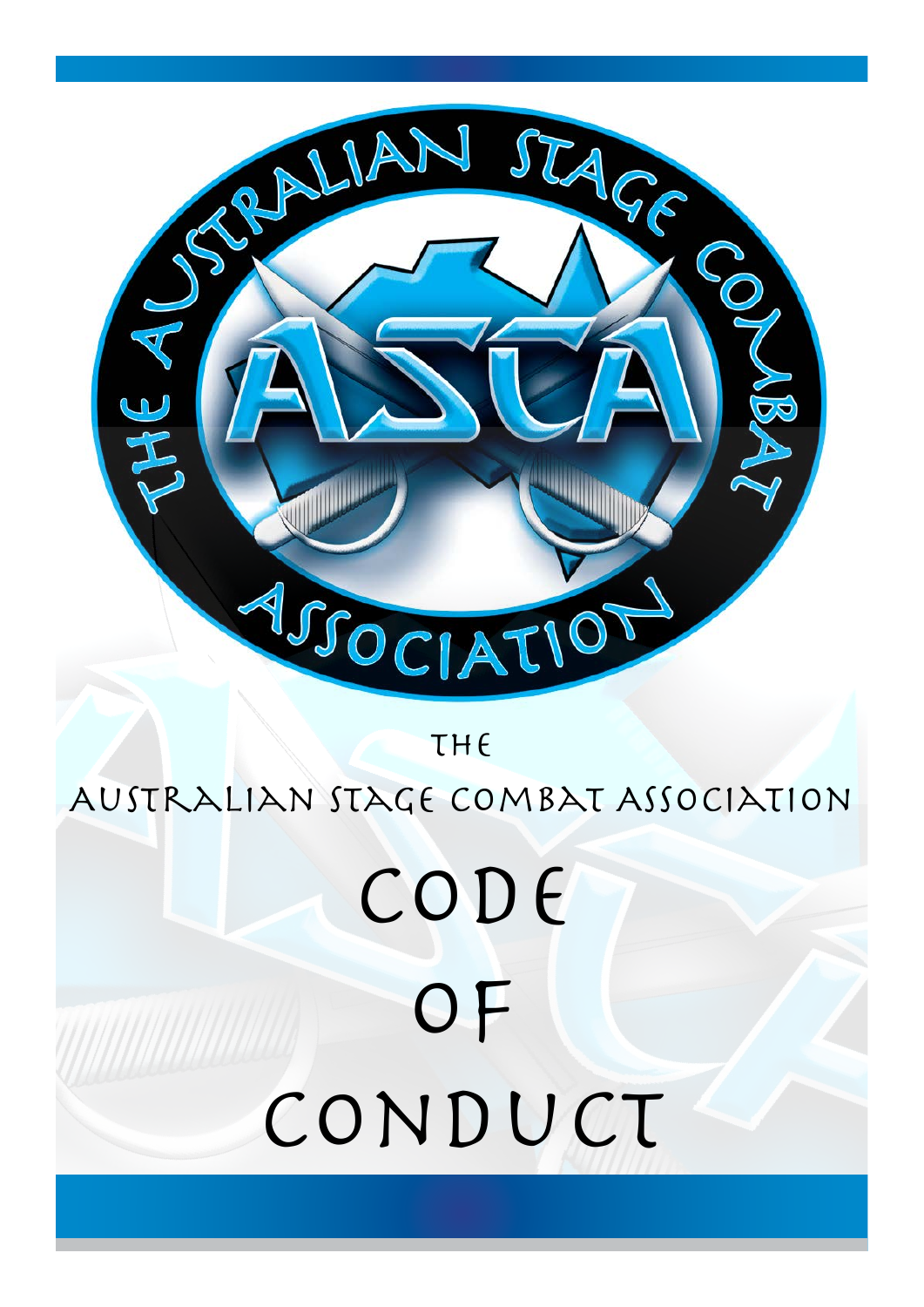<span id="page-1-0"></span>

## CONTENTS

|                                          | <b>PAGE</b>    |
|------------------------------------------|----------------|
| 1. Introduction                          | 2              |
| 1.1 What is the Code of Conduct?         | $\overline{2}$ |
| 1.2 Who does the Code of Conduct         |                |
| apply to?                                | 2              |
| 1.3 When does the Code of Conduct apply? | $\overline{2}$ |
| 1.4 How can I be sure my conduct         |                |
| complies with the Code of Conduct?       | 3              |
| 1.5 Who can support me in complying      |                |
| with the Code of Conduct?                | 3              |
| 1.6 Adhering to ASCA's Policy &          |                |
| Procedures Framework.                    | 3              |
|                                          |                |
| 2. ASCA's Core Values                    | 4              |
| 3. Members Obligations                   | 5              |
| 3.1 Fairness and Equity                  | 5              |
| 3.2 Conduct at Home and Abroad           | 5              |
| 3.3 Staying financial/Paying your dues   | 5              |
| 3.4 Respect for others                   | 5              |
| 3.5 Public comment                       | 6              |
| 3.6 Anti-Violence Policy                 | 6              |
| 4. Combatants Obligations                | 7              |
| 4.1 Safety                               | 7              |
| 4.2 Authority of your Instructor         | 7              |
| 4.3 Presentation                         | 7              |
| 4.4 Your Growth and Development          | 8              |
| 4.5 Relationships                        | 8              |
| 4.6 Professionalism                      | 8              |
| 4.7 Drug, Alcohol & Smoke Free zone      | 9              |
| 4.8 Weapons                              | 9              |
| 4.9 Obligations of a Mentee              | 9              |
| 4.10 Bribery                             | 9              |

|                                    | <b>PAGE</b> |
|------------------------------------|-------------|
| 5. Instructor's Obligations        | 10          |
| 5.1 Safety                         | 10          |
| 5.2 Standards                      | 10          |
| 5.3 Stage Combat Weapons           | 10          |
| 5.4 Development                    | 11          |
| 5.5 Professionalism                | 11          |
| 5.6 Presentation                   | 11          |
| 5.7 Working Relationships          | 11-12       |
| 5.8 Confidentiality                | 12          |
| 5.9 Disciplining of Students       | 13          |
| 5.10 Fairness and Equality         | 13          |
| 5.11 Alcohol, Drug and Smoke       |             |
| free environment                   | 13          |
| 5.12 Gifts and Benefits            | 13          |
| 5.13 Working with Children         | 13          |
| 5.14 Obligations as a Stage Combat |             |
| Assessor                           | 14          |
|                                    |             |

| 6. Fight Director's Obligations       | 15 |
|---------------------------------------|----|
| 6.1 Professional connections          | 15 |
| 6.2 Professional Development          | 15 |
| 6.3 Leadership                        | 15 |
| 6.4 Mentoring                         | 15 |
| 6.5 Compliance with ASCA's Policies & |    |
| Procedures Framework.                 | 16 |
|                                       |    |
|                                       |    |
| 7. Breaches of this Code              |    |
|                                       |    |

| 8. Acceptance of the ASCA Policies & |    |
|--------------------------------------|----|
| Procedures Framework                 | 17 |
| 9. Applicable Laws                   | 18 |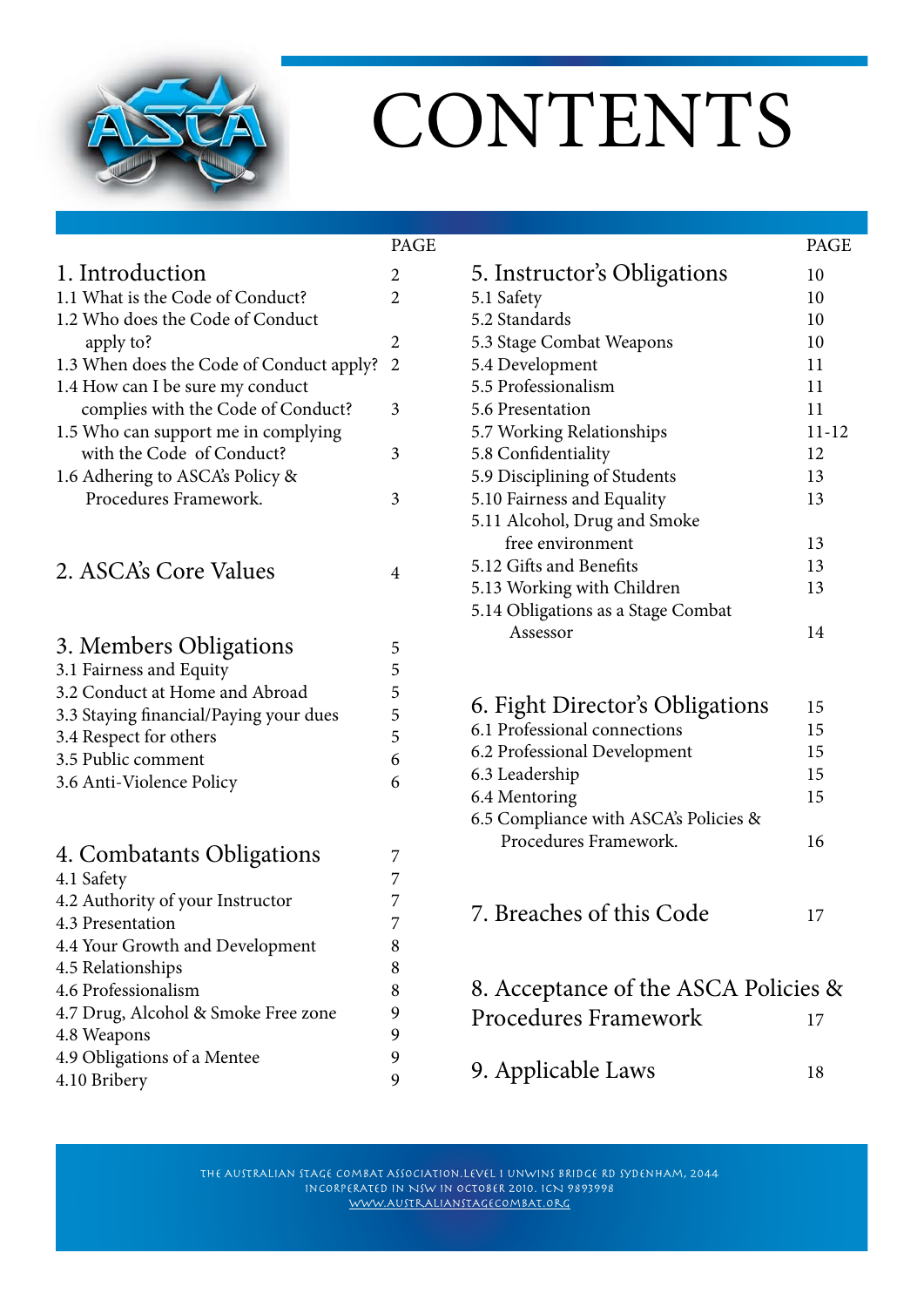## **1. INTRODUCTION**

<span id="page-2-0"></span>The Australian Stage Combat Association Inc. (ASCA) is dedicated to achieving the absolute highest level and quality of training and treatment for Stage Combatants anywhere in the world. Our motto of: 'Knowledge. Education. Support.' extends to every aspect of the operation of this association, including our members' conduct, professional practice and business ethics.

Above all else, Stage Combat is about creating safe and believable illusions of violence for stage and screen performance that can be repeated without injury. Stage Combat is inherently dangerous as the illusions are based on real martial and combative techniques, therefore the only true safety element at any point in time is your professionalism and commitment to the standards, values and techniques set forth by associations like ASCA. Adherence to the guidelines set out in this

document and ASCA's Rules & Regulations document, is the first step to creating a safe work environment for all.

This Code of Conduct is to be a "living document" in that it is to be constantly revised and amended to best reflect the needs of Members, and the Stage Combat Community. This document will be kept as current, and be as consistent as possible, with the established local or national policies and guidelines to ensure that all legal rights and responsibilities are adhered to. Whilst this document will be updated as often as possible, it is however the responsibility of each Member to ensure that they are acting under the most current regulatory guidelines regardless of what is contained within this document.

#### *1.1 WHAT IS THE CODE OF CONDUCT?*

The association's Code of Conduct and Rules & Regulation's documents have been written to ensure a safe, fair and equal workplace and learning environment for all Members of ASCA. The Code of Conduct sets national standards for the way we operate at ASCA and provides a clear and concise source of guidance for behaviour during the participation in any Stage Combat activity, or at any time whilst representing ASCA. The Code is supported by a number of detailed documents that form part of the ASCA Policy & Procedures Framework. The conditions of the framework are presented in more detail in this document and can also be found on the ASCA Website.

#### *1.2 WHO DOES THE CODE OF CONDUCT APPLY TO?*

This Code of Conduct has been written to protect the rights of all Members of the association, as well as the reputation of the association and Stage Combatants in general, whilst training or performing Stage Combat anywhere within Australia, or at any time you may be seen as representing the association internationally. Therefore all current financial members will be stringently held to the conditions outlined in both this Code of Conduct and the association's Rules & Regulations documents at all times.

#### *1.3 WHEN DOES THE CODE APPLY?*

The Code applies whenever you are identified as a representative or member of ASCA. This may include: while taking part in any Stage Combat activity, working as an Instructor or Fight Director or when you are out in the community on behalf of ASCA (for example when you are acting as an ASCA volunteer, or whilst attending international workshops or events.).

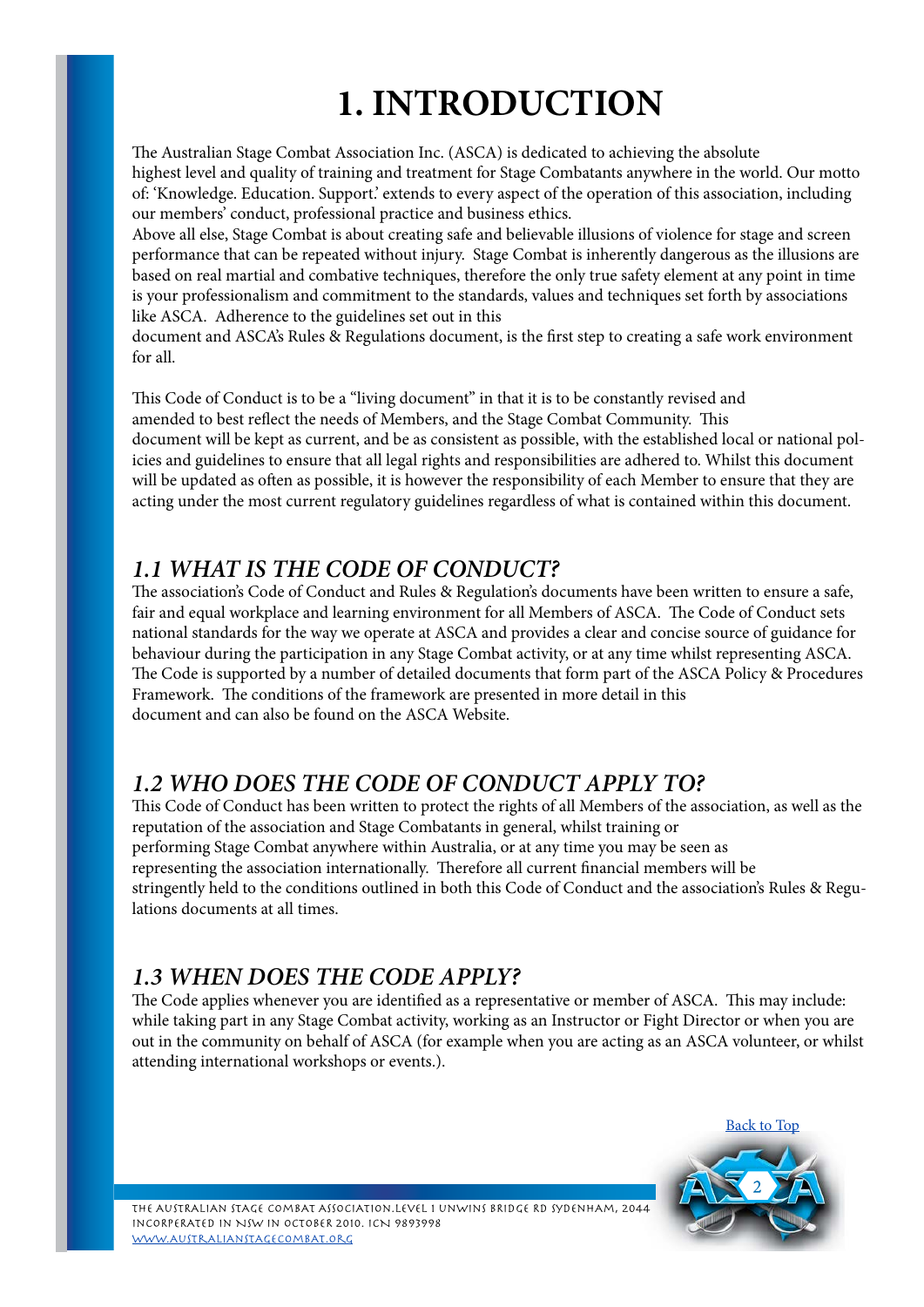#### <span id="page-3-0"></span>*1.4 HOW CAN I BE SURE MY CONDUCT COMPLIES WITH THE CODE?*

While the Code provides general guidance and minimum expectations regarding your conduct, no code or policy can ever cover every conceivable circumstance you may face. In everything you do, you are expected to listen to and act upon your conscience and what would be perceived as an acceptable social convention, to help build and maintain ASCA's, and your own, reputation.

If you are in doubt about whether your conduct is consistent with this Code, it may help you to ask yourself the following questions:

- *Would this behaviour be considered socially acceptable?*
- *• What would ASCA Management Committee (ASCA MC) expect or want me to do in this situation?*
- *• Would my colleagues consider my behaviour appropriate?*
- *• What impact might this have on ASCA's standing in the global Stage Combat, and entertainment, communities?*

#### *1.5 WHO CAN SUPPORT ME IN COMPLYING WITH THE CODE?*

If you need more information or are unsure of ASCA's expectations or your obligations, we encourage you to contact the ASCA MC ([info@australianstagecombat.org\)](mailto:info%40australianstagecombat.org?subject=) for clarification and guidance.

#### *1.6 ADHERING TO ASCA'S POLICY AND PROCEDURES FRAMEWORK*

The ASCA Policies & Procedures Framework has been compiled to ensure a safe, fair and equal workplace and learning environment for all members of ASCA. Therefore all Members will be stringently expected to uphold the terms and conditions outlined in the guiding documents of this association as they are written at all times.

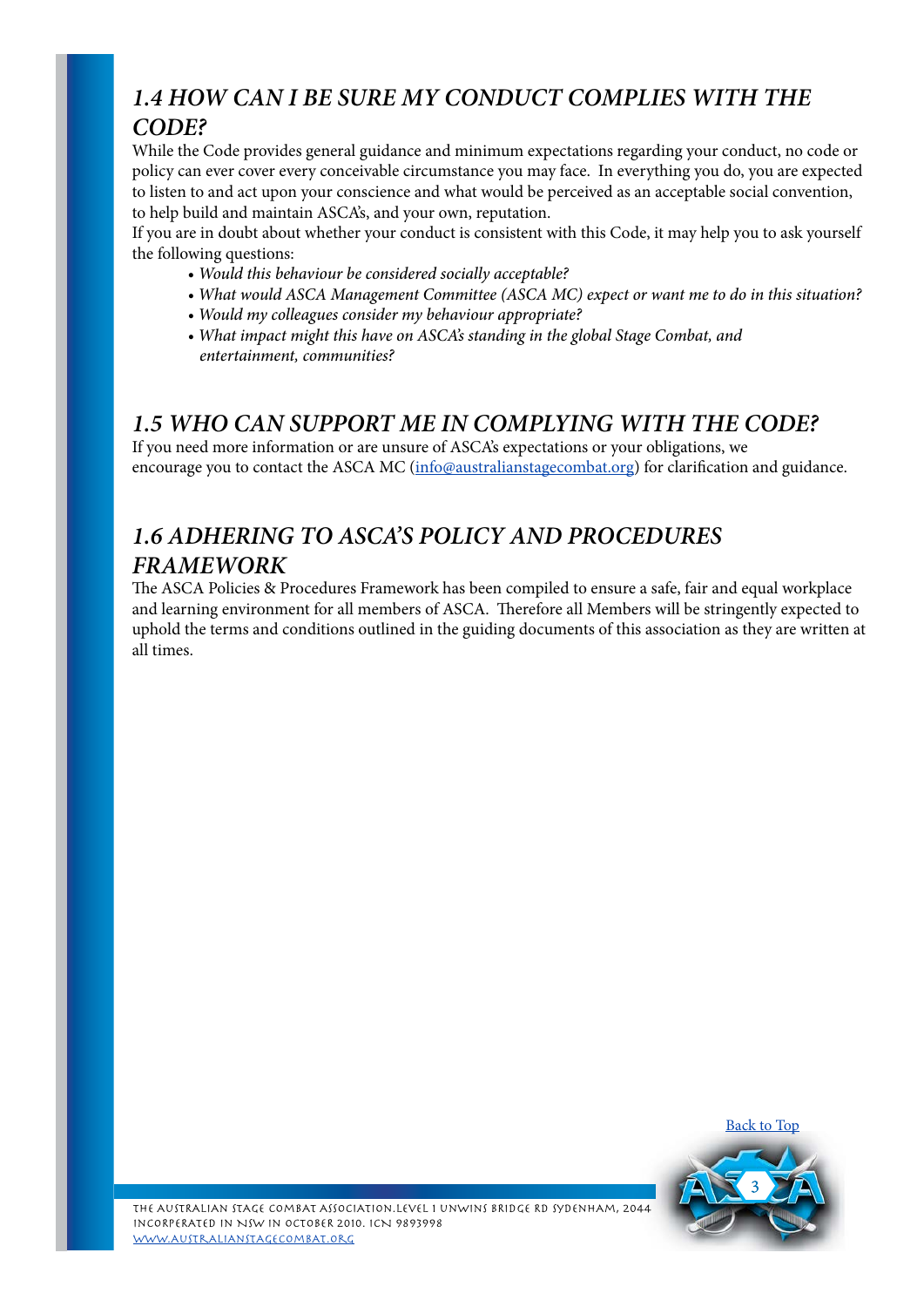## **2. ASCA's CORE VALUES**

<span id="page-4-0"></span>The Australian Stage Combat Association Inc. prides itself on offering the highest quality services available from any Stage Combat organization around the world. To that end we hold ourselves, and our members, to the most stringent core values to ensure that everyone that trains under the ASCA banner has access to the best treatment, training and service possible.

Because of ASCA's unique and special role in the Australian Entertainment Industry, as well as the wider public community, we aim to not only meet, but also exceed the recommended standards required by Australian federal, state and local law regarding all aspects of social and professional behavior.

Our core values for operating the Australian Stage Combat Association Inc. are:

- *Safety*: Our primary goal is safe techniques of theatrical violence. Safety is everyone's responsibility, therefore every effort must be taken by all to ensure the utmost care and safety of members, clients, staff and the general public at all times during training and performance.
- *Professionalism*: All members, regardless of certification level, are expected to conduct themselves in the most professional manner possible at all times in accordance with this Code of Conduct and the association's Rules and Regulations.
- *Teamwork*: Stage Combat relies on a large amount of communication and partnership. We encourage the growth of team working skills as well as personal and professional development in all.
- *Courtesy*: Everyone that trains in Stage Combat is expected to show all others every courtesy and politeness at all times.
- *Equality*: We strive for, and insist upon, fair and equal treatment for all regardless of race, gender, religion or any manner of personal belief, and expect the same treatment from all, to all.
- *Respect*: We insist on respectful behavior to all regardless of certification level or experience.
- *Honesty*: Honesty is an important quality for Members at every level: honesty to yourself in relation to your skill level, honesty to your peers in relation to work ethics, honesty to the entertainment industry in relation to safe work practices and your abilities to maintain them.
- *Honour*: We strive to keep alive not only the techniques of ancient combat systems but also the honour for which they stood to protect. We encourage individuals to expand and grow their personal development with this in mind.
- *Loyalty*: Each person that represents this association does so with the knowledge that they are to be loyal and unwavering in their pursuits to uphold ASCA's Policies and Procedures Framework and all documents contained therein.

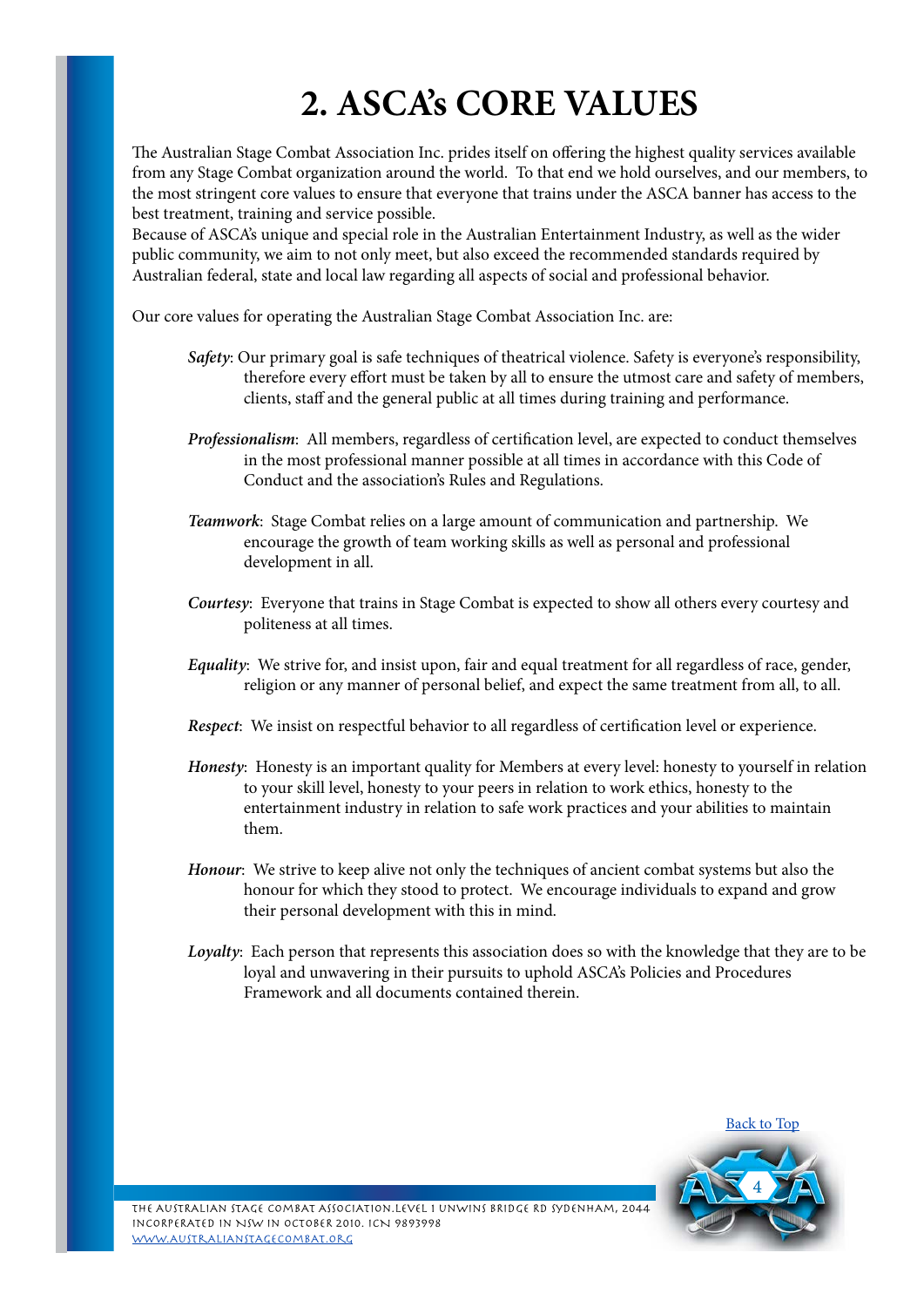## **3. MEMBERS OBLIGATIONS**

<span id="page-5-0"></span>For the purpose of this document the term 'Member' refers to all financial members of ASCA with no dues owing.

#### *3.1 FAIRNESS & EQUITY*

ASCA insists on Fair and Equal opportunities in training and performance for all. You must not discriminate, victimise, intimidate or harass any other Combatants, Instructors, Fight Directors, whether they are ASCA members or not, for any reason at any time whilst you are a financial member of this association. Such harassment or discrimination may constitute an offence under the *Anti Discrimination Act 1977 (NSW)* and Commonwealth discrimination laws.

These infractions may include but are not limited to:

- *Sex/gender/sexual orientation*
- *• Age*
- *• Race (including ethnic, religious or national origin)*
- *• Disability (physical, mental or intellectual)*
- *• Religious beliefs or political convictions*
- *• Medical conditions*

If found responsible of such an infraction, the individual responsible may be removed from the training area immediately with no financial reimbursement, and appropriate disciplinary action may be taken. If an individual finds himself or herself the victim of such behaviour it is their responsibility to inform their Instructor immediately. All incidents will be handled as discreetly as possible, however if an official complaint is not made to the ASCA MC the association is unable to act on your behalf.

#### *3.2 CONDUCT AT HOME AND ABROAD*

As an ASCA member, you represent the Association within the worldwide community of Stage Combatants. Your conduct sets an example to others and will affect how the general public and worldwide entertainment industries perceive Stage Combatants, Stage Combat and Stage Combat Associations, in particular ASCA. As an ASCA member you are expected to behave appropriately and professionally at all times whilst at home or abroad, being mindful of all social, cultural and religious differences, so as not to jeopardise the reputation of ASCA or the international Stage Combat community at large.

#### *3.3 STAYING FINANCIAL/PAYING YOUR DUES*

As a not-for-profit association ASCA relies on its member's annual dues to remain strong and stay in a position to be able to assist its members. As our Code of Conduct and Rules & Regulations only applies to financial members it is vital that you stay up to date with your membership fees so that you are eligible for ASCA benefits and support.

#### *3.4 RESPECT FOR OTHERS*

Everybody is an individual, and everyone participates in Stage Combat for different reasons. No one person's reasons or purpose for studying Stage Combat is any less valid than anyone else's. All Members must ensure that their dealings with others exemplify and actively foster an environment of mutual trust and respect. Members must not behave in a manner that is prejudiced, discriminatory or harassing. [Back to Top](#page-1-0)

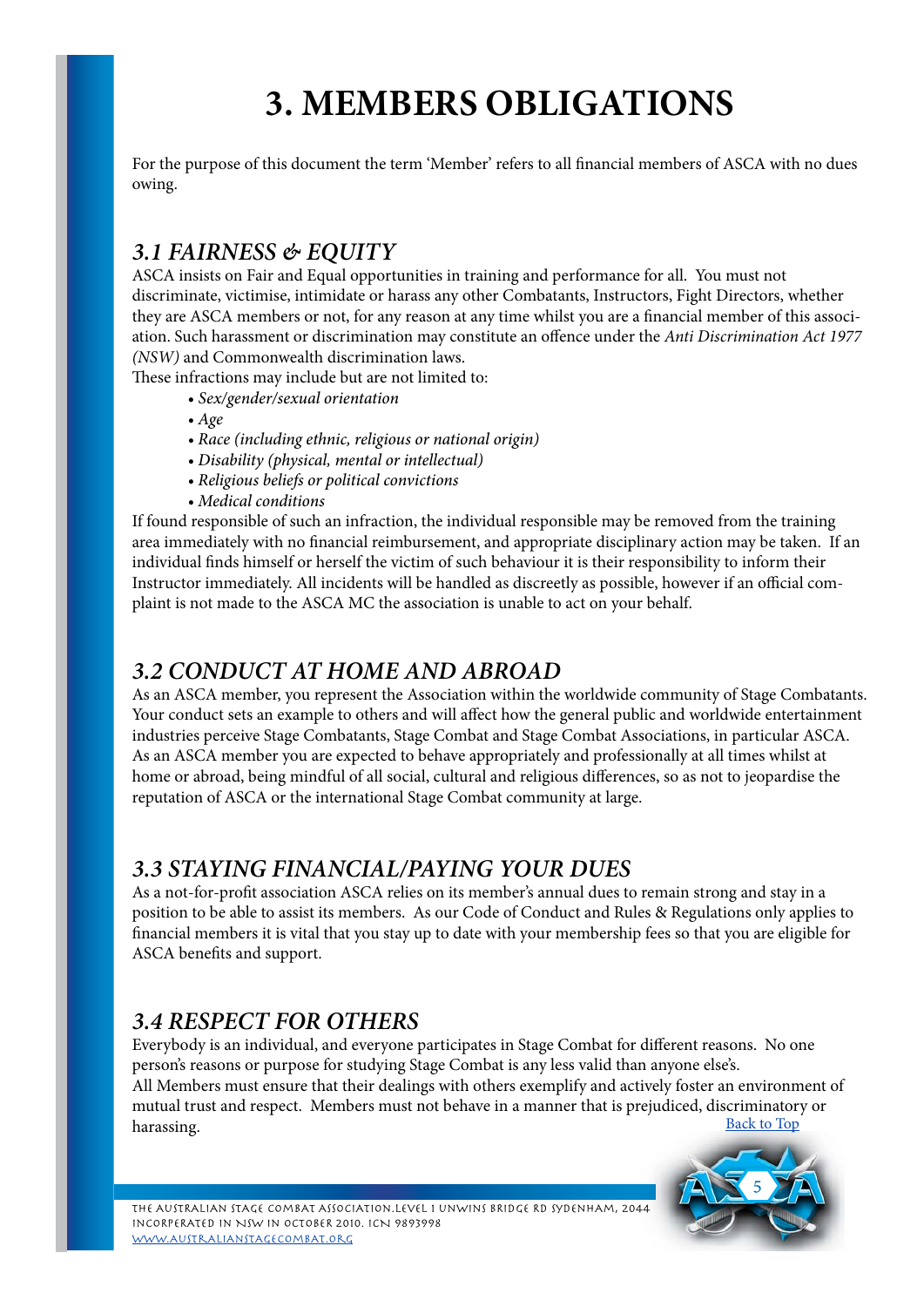#### <span id="page-6-0"></span>*3.5 PUBLIC COMMENT*

All enquiries from the media, including newspapers, radio, television, electronic or print media, about ASCA, must be forwarded to the Management Committee.

Unless you have been authorised by ASCA to do so, you must not make any comment on behalf of the association, claim to represent, or give any impression whatsoever (such as wearing an ASCA uniform or signing correspondence off with your ASCA title) that you are representing ASCA on any issue.

#### *3.6 ANTI-VIOLENCE POLICY*

Stage Combat is "simulated" violence. Therefore no form of deliberate or intentional violence will be tolerated by any person at any time. No unapproved object, weapon or firearm will be permitted for use during a Stage Combat activity at any time.

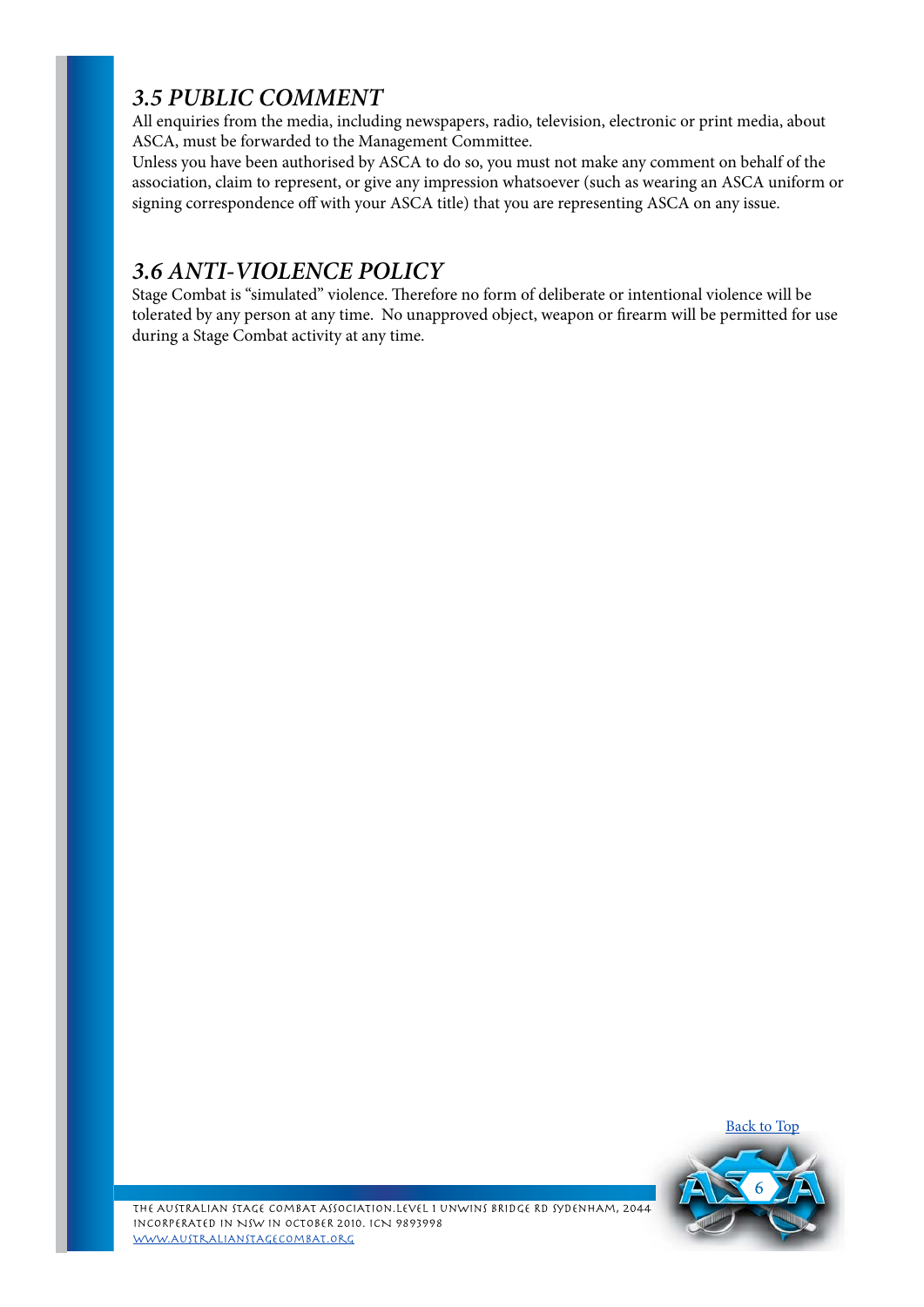## **4. COMBATANTS OBLIGATIONS**

<span id="page-7-0"></span>For the purpose of this document the term 'Combatant' refers to all financial members of ASCA, with no dues owing, that have successfully completed certification at either Basic, Intermediate or Advanced level. As well as adhering to and exceeding all obligations laid out in the **Members Obligations** section of this document, Combatants must also adhere to the following conditions:

#### *4.1 SAFETY*

The study and practice of Stage Combat contains many inherent dangers. The goal of ASCA is to continue to grow and expand the possibilities of theatrical violence whilst improving the overall safety for performers.

Stage Combat is only safe when the techniques are performed correctly. Therefore to ensure that everyone involved, including you, your partner and anyone else in the general vicinity is kept safe, Combatants must remain focused and in control at all times. This can most easily be accomplished by:

- *• Following all reasonable directions from your Instructor or Fight Director*
- *• Never knowingly or deliberately putting yourself or someone else in a dangerous situation.*
- *• Never use, or bring, unauthorised weapons into a class or training area.*

 *• Make sure you keep aware of both yours and your partner's physical and emotional health, including any sign of fatigue that may make training unsafe.*

#### *4.2 AUTHORITY OF YOUR INSTRUCTOR*

Combatants must respect their Instructors and their knowledge of this art form. Combatants must never try to outdo or compete with an Instructor or a partner to show them what they know from another style. If the Instructor or Fight Director deems that a person's conduct is either interfering with the cohesive running of a Stage Combat activity or class, or that an individuals behaviour is likely to be harmful to their own safety, or to the welfare of others, it is at the discretion of that Instructor as to whether that individual is to be removed from the activity immediately.

#### *4.3 PRESENTATION*

Appropriate dress codes will be set out by your Instructor or Fight Director prior to training. This may vary depending on the role or environment the Stage Combat activity is taking place in. Although when performing in a production your costume may be quite complex, bulky and restricting, while you are training or undergoing general practice in Stage Combat you should always adhere to certain clothing guidelines.

*Dress code:* Always wear comfortable, loose-fitting clothing such as gym-wear, tracksuit pants, T-shirts, etc. It is suggested that for training you do not wear jeans or button-up shirts or belts with buckles. Footwear is always recommended and in the case of any kind of weapon work it is compulsory. You should always wear some kind of sneaker or jogger as this will provide a firm grip on most floor surfaces, and adequate protection were someone to step, or drop, something on your foot. Heavy boots and hard-soled shoes should not be worn. Jewelry should not be worn while training.

*Personal Hygiene:* All combatants are required to maintain an acceptable level of personal hygiene at all times.

*Explicit Clothing:* No clothing with offensive language or graphics is acceptable at any time. Overly revealing clothing, or clothing that may offend someone's religious or ethical views may also be considered inappropriate. [Back to Top](#page-1-0)

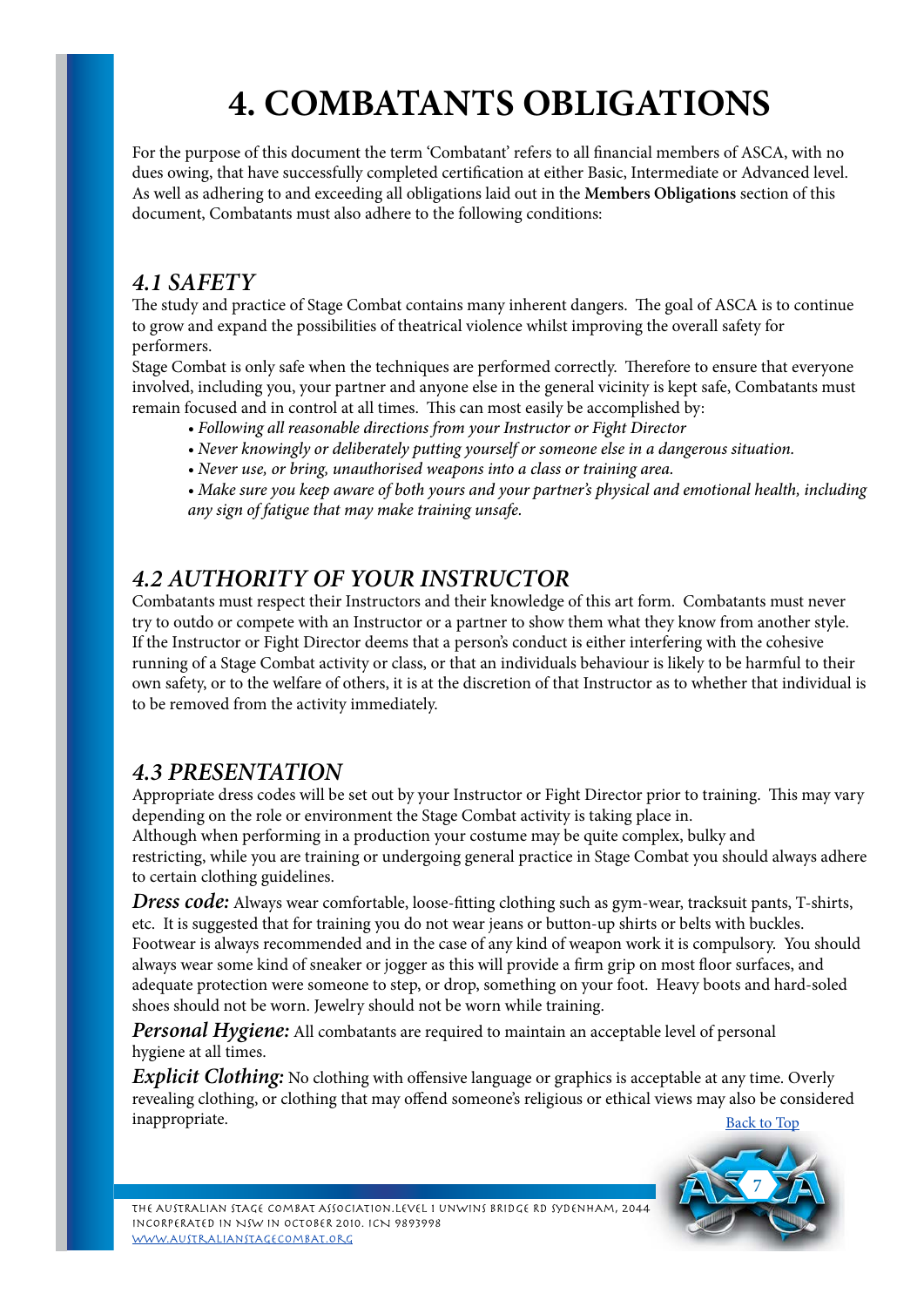#### <span id="page-8-0"></span>*4.4 YOUR GROWTH & DEVELOPMENT*

As a Member of ASCA and a practicing Stage Combatant every effort will be presented to you for your growth and development. Stage Combat is an art form that takes years to perfect, therefore it is vital that you invest in your own growth and development by regular training, preferably with a certified professional, or with other approved activities that will assist in your growth as a Stage Combatant. These may include martial arts classes, acting classes, historical studies, etc.

#### *4.5 RELATIONSHIPS*

Due to the nature of Stage Combat training and the closeness, trust and respect required, strong relationships are inevitable. Whilst ASCA does not ban romantic relationships between members, if a relationship is to develop, either between two students, two Instructors, or an Instructor and a student, both parties must endeavour to retain a professional attitude and working relationship.

If this relationship cannot be managed in a professional manner, then the two parties involved should strive to remain separated as much as possible during training, teaching or performing. The association may take action to set out specific guidelines if necessary.

You may not be formally assessed by any individual that;

- *• You are in a relationship with.*
- *• You have recently ended a relationship with (within a 12 months period).*
- *• Or, you are a family member of.*

In the event that no other Assessor is available, the ASCA MC will decide if an exception can be made.

#### *4.6 PROFESSIONALISM*

*Medical disclosure:* For your safety, and the safety of all participating Combatants, it is vital that you disclose any and all medical conditions that affect you whether or not you feel it may or may not impair your ability to perform Stage Combat. All ASCA Instructors are First Aid certified and can assist you better if they are previously aware of a condition. This must include any and all physical aliments and all medications. All details will be kept strictly confidential.

*Punctuality:* Combatants must ensure that they are at all classes or performances with enough time for their personal preparation so that all classes can begin on time.

*Working above your ranking:* As a Member of ASCA you must not at any time voluntarily undertake any work that is above your current certification ranking.

*Offensive behavior:* There is no place in Stage Combat for offensive behavior of any kind. This includes unwelcome comments, jokes or actions of a sexual, religious or moral standpoint. These may include any and all physical, written, visual and audible forms. If found responsible of such an infraction, the individual responsible may be removed from the training area immediately without financial reimbursement, and appropriate disciplinary action may be taken. If an individual finds himself or herself the victim of such behavior it is their responsibility to inform their Instructor immediately. All incidents will be handled as discreetly as possible, however if an official complaint is not made to the ASCA MC the association is unable to act.

*Explicit/obscene material:* No material that undermines another Trainee or Combatant's gender, race or beliefs, is allowable at any time. If such items are found to be so, it will be removed immediately and appropriate disciplinary action may be taken against the individual responsible for the infraction. This includes written, visual and audible variations.

*Conduct outside of class:* Combatants must never try to teach any of the techniques you have learnt to your friends or family members. Practice is very important however, and you are encouraged to seek out and train with other trained combatants as often as possible. [Back to Top](#page-1-0)

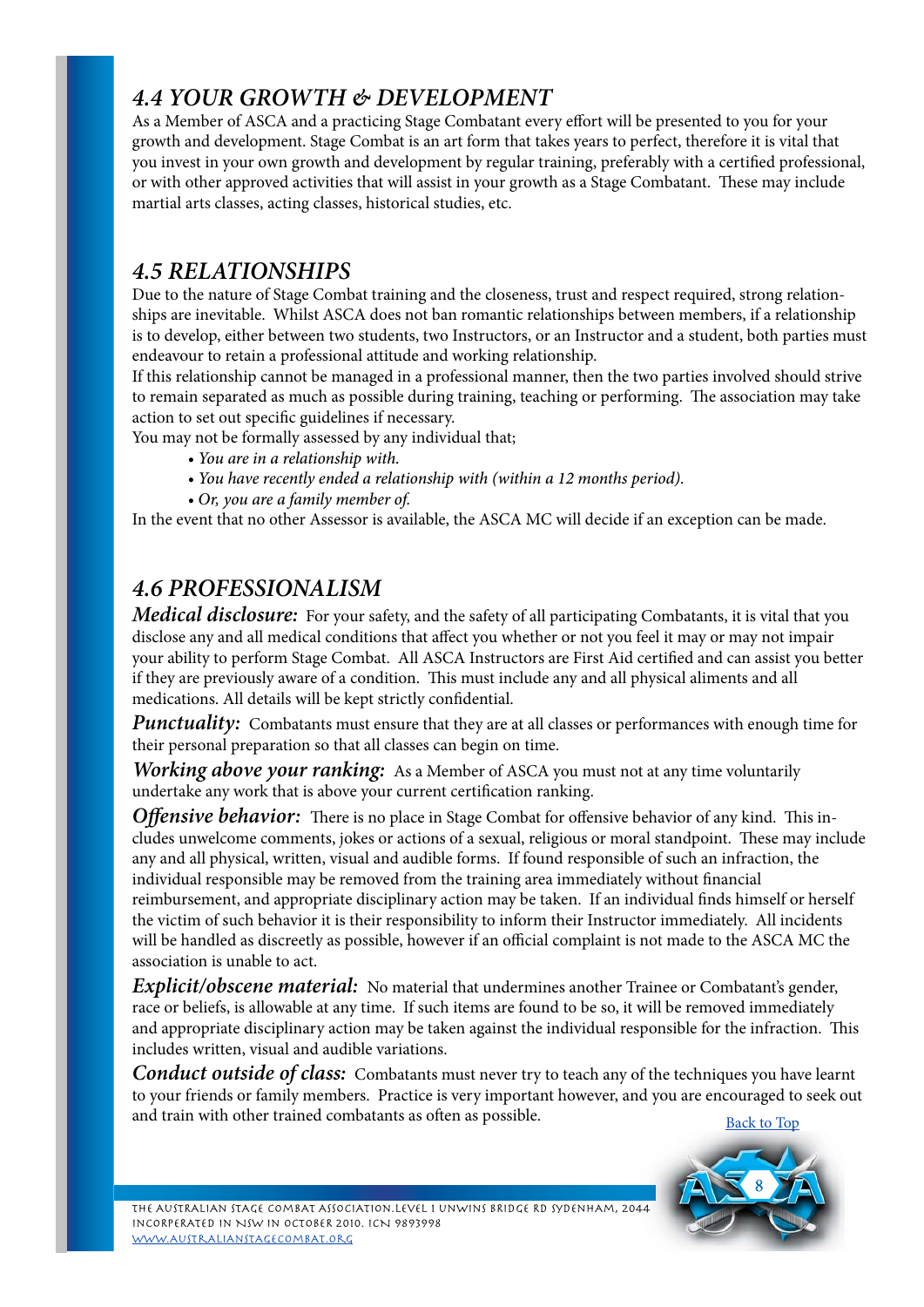#### <span id="page-9-0"></span>*4.7 DRUG, ALCOHOL & SMOKE FREE*

ASCA requires that all Combatants be free from the influence of drugs and alcohol while partaking in any Stage Combat activity. All prescribed drugs and medications must be disclosed to your Instructor. It will be at the discretion of your Instructor as to whether or not you may train or practice. All information given to your Instructor regarding your medical condition will be kept strictly confidential. Smoking is restricted to designated areas away from the activity environment in accordance with *The Public Health (Tobacco) Act 2008.*

#### *4.8 WEAPONS*

Combatants must not use their own weapons without express permission from the Instructor or Fight Director. The weapons used in Stage Combat training are often made from practical materials such as steel, and although no weapon used in Stage Combat should ever have a sharp edge, they should all be considered as, and respected as, "actual weapons".

Anyone found disrespecting weapons or using them in any way considered dangerous, foolish, unsafe or in a manner contrary to the instructions of the Instructor may be asked to cease training immediately. You must always obtain permission from your Instructor to take up a weapon to begin practice and ensure that everyone in the vicinity is aware that you are about to begin.

#### *4.9 OBLIGATIONS OF A MENTEE*

If a Combatant decides he or she would like a career as a Stage Combat Instructor or Fight Director they must undertake an official 'Mentoring Program' under a certified Fight Director. The potential candidate first needs to find a Fight Director that they (a) wish to study under, and (b) will accept them as their Mentee. Whilst the terms and conditions of a mentorship are laid out in the ASCA Rules & Regulations document, it must be noted here, that as a Mentee you must obey any and all reasonable instructions by your Mentor. You must also inform your Mentor, and gain their approval, before undertaking any form of work as a professional Stage Combatant including teaching, choreography and specialist performances.

#### *4.10 BRIBERY*

Combatants must not attempt to bribe their Instructors, Assessors or any members of the ASCA MC. ASCA takes a zero-tolerance approach to bribery and corruption and is committed to acting professionally, fairly and with integrity in all its business dealings and relationships wherever it operates.

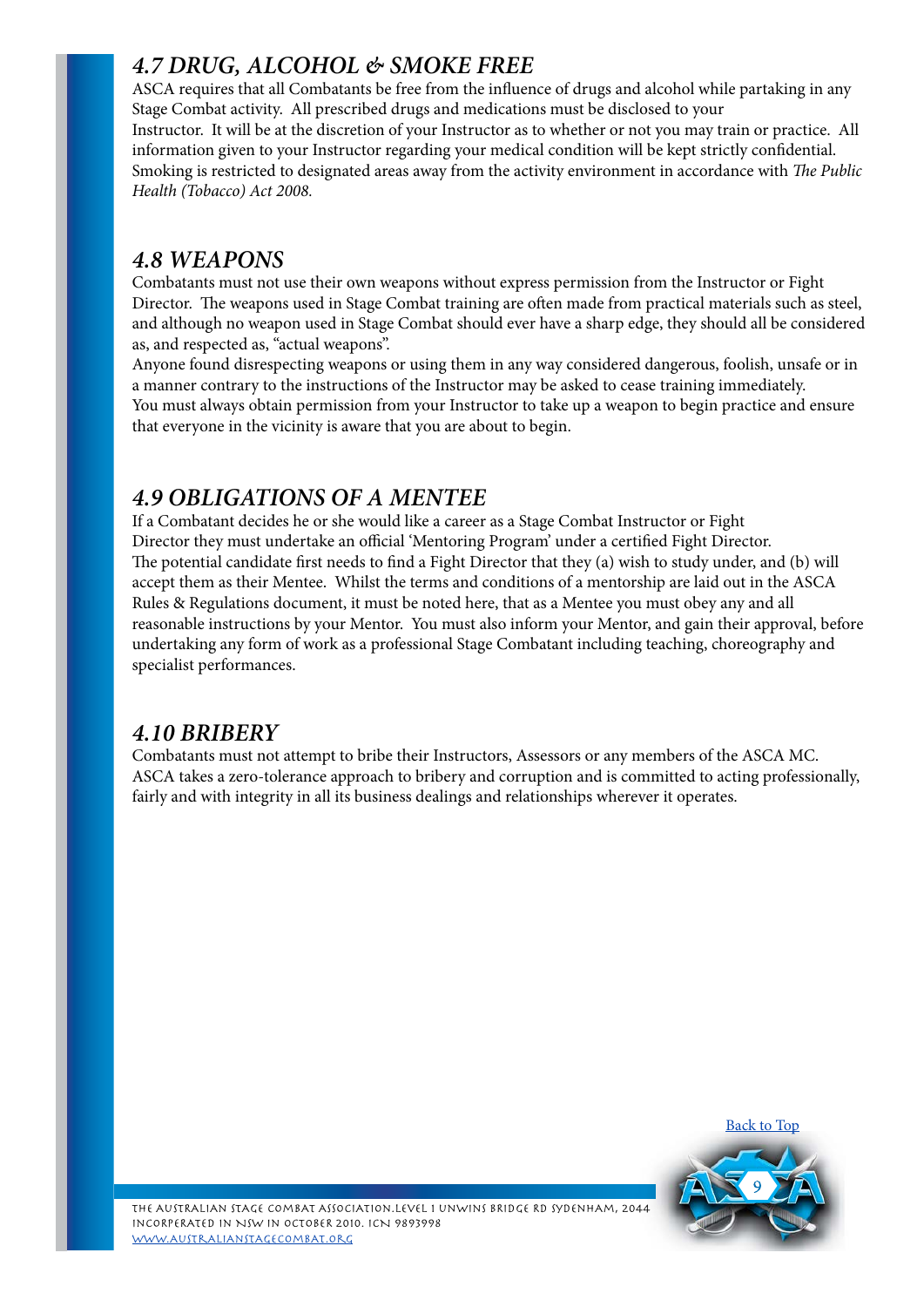## **5. INSTRUCTOR'S OBLIGATIONS**

<span id="page-10-0"></span>For the purpose of this document the term 'Instructor' can include any individual that had been placed in a position of responsibility over a group of Trainees by either their direct Mentor, another Instructor or Fight Director, or the ASCA MC. This includes Assistant Instructors, Fight Captains, Certified Instructors, Assistant Fight Directors and Fight Directors.

It is important to note that this document will be kept as current and consistent as possible with established local or national policies and guidelines to ensure that all legal rights and responsibilities are adhered to. This document will be updated as often as possible, however it is the individual Instructor's responsibility to ensure that they are acting under the most current guidelines regardless of what is contained within this document.

If any Instructor encounters a conflict between government set legislature and this *Code of Conduct*, the Instructor must notify the ASCA MC immediately.

As well as adhering to and exceeding all obligations laid out in the **Combatants Obligation** section of this document, Instructors must also adhere to, and enforce, the following conditions.

#### *5.1 SAFETY*

It is the responsibility of Instructors to provide all students with a safe learning environment including:

- *An appropriate Hall/Training space*
- *• Working Environment*
- *• Equipment*
- *• Education/training without prejudice*
- *• Safe and appropriate weapons*

While it is the Instructors job to promote the betterment of all their students, they must under no circumstances allow a competitive nature to enter into the learning environment. Stage Combat is a performance based art form, not a competitive sport or martial art, and this must be remembered by everyone at all times. It is however the Instructor's responsibility to maintain this attitude towards training to ensure everyone's safety.

If you, as the Instructor, deem that a person's conduct is interfering with the cohesive running of a Stage Combat activity or class, or that an individual's behaviour is likely to be harmful to their own safety, or to the welfare of others, it is at your discretion as to whether that individual is to be removed from the activity immediately.

#### *5.2 STANDARDS*

ASCA strives to set the highest standards possible in the knowledge, education and support of Stage Combat and the Combatants that study this art form. Therefore our Instructors are required to provide the highest quality of training and education possible. Instructors must be able to proficiently demonstrate all techniques and maintain the highest level of accurate knowledge of historical references, martial principles and theatrical conventions.

All Instructors must be aware of their personal limitations and seek help from appropriate sources where necessary to ensure these standards are met.

#### *5.3 STAGE COMBAT WEAPONS*

Instructors must ensure that they provide the highest quality of equipment for training purposes at all times, especially weapons. All weapons used in classes must be of a type and quality approved by the ASCA MC.

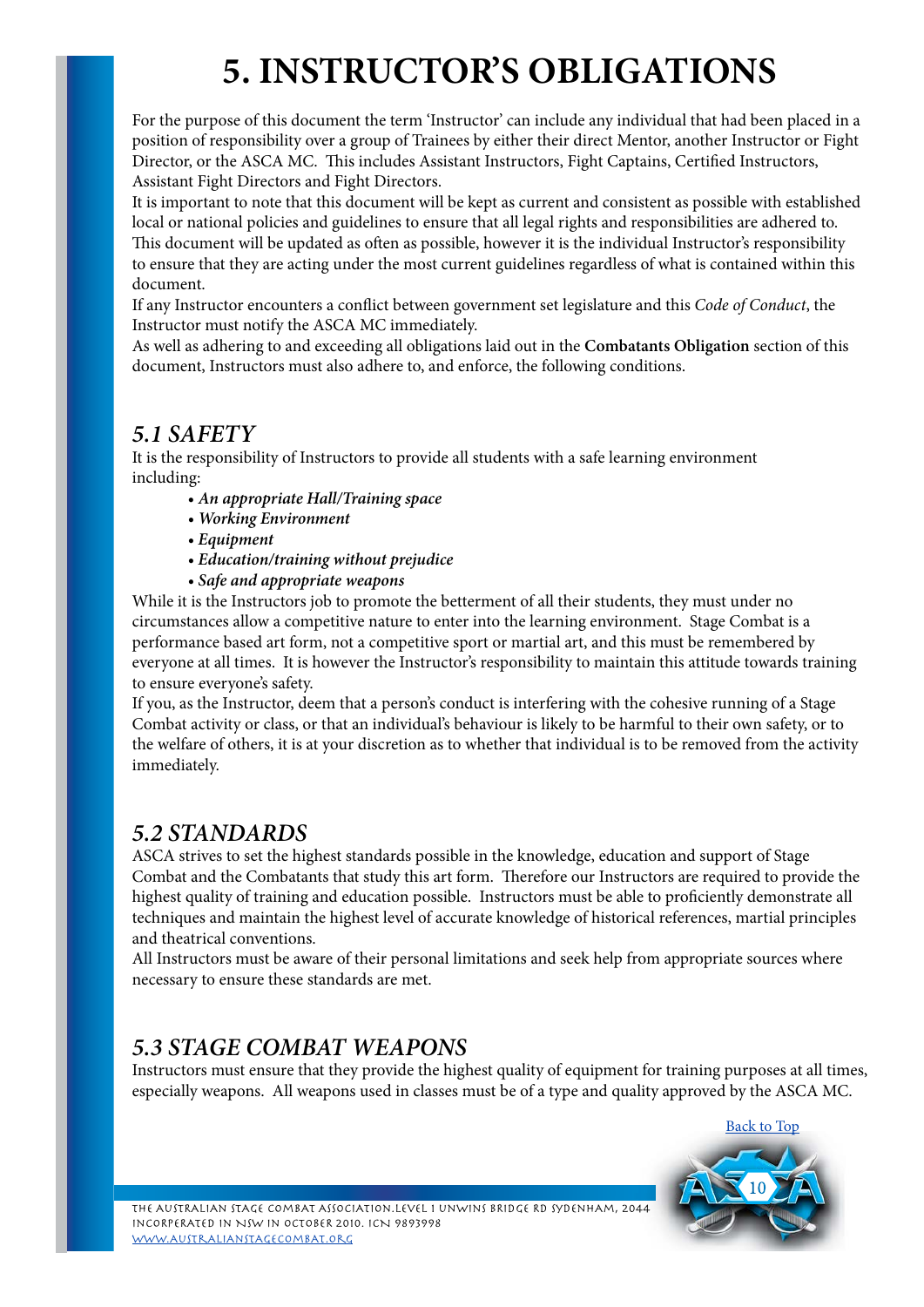#### <span id="page-11-0"></span>*5.4 DEVELOPMENT*

*Students:* The Instructor must provide an environment that promotes continual development for all their students. Training must be progressive, safe, and sensibly achievable. Safe training does not mean over-cautious, unadventurous and therefore boring. An Instructor must not push Combatants faster than they can learn and must allow them time to reflect and evaluate on their mistakes.

Instructors must provide training, which is seen to be current and relevant. Training objectives must be clearly defined, regularly reviewed, and evaluated. An Instructor must be able to identify and recognise their individual strengths and weaknesses and adjust their training methods accordingly.

Care should be taken to ensure that subsequent or advanced training also challenges the Combatants mentally, physically and intellectually.

*Personal:* Instructors are responsible for, and required to continue developing their own personal and professional practices through appropriate and recognised training. This includes skill-based stage combat training, continued development of teaching techniques and any further studies that may enhance their abilities as a Stage Combat Instructor.

It is the Instructor's responsibility to stay up to date with all changes to ASCA curriculum.

#### *5.5 PROFESSIONALISM*

All Instructors must be accountable for what they do and accept responsibility for their actions. They must not impose or influence, their own personal values and beliefs on another in relation to religious, ethical and moral standpoints.

#### *5.6 PRESENTATION*

Instructors must present themselves in a clean and professional manner at all times. It is unacceptable for an Instructor to breach any of the obligations set out in the **Dress Code** section of the **Combatant's Obligations** section of this document.

Instructors are required to present all information, including handouts and video and audio references, in a professional manner.

#### *5.7 WORKING RELATIONSHIPS*

ASCA Instructors need to respect the rights and dignity of all students, Instructors and other Stage Combat professionals. They also need to acknowledge the trust placed in the teacher by the student.

#### *Interaction between Instructors and Students*

When Dealing with students, ASCA Instructors must:

- *Communicate with students in a courteous, respectful, compassionate and honest manner*
- *• Listen to students needs and concerns*
- *• Seek permission before, and be respectful when, physically adjusting a student*
- *• Make comments about a student's practice that are constructive and positive and not denigrating*
- *• Maintain appropriate professional boundaries.*

 *• Recognise the power-imbalance between teacher and student and not harass or exploit students physically, psychologically, emotionally, sexually or financially*

 *• Declare and take appropriate steps to address any conflict of interest that may arise when dealings with students*

 *• Monitor all comments and how they may be perceived. Whilst humour can be useful during teaching, over familiarity with students or clients can breach personal and professional boundaries*

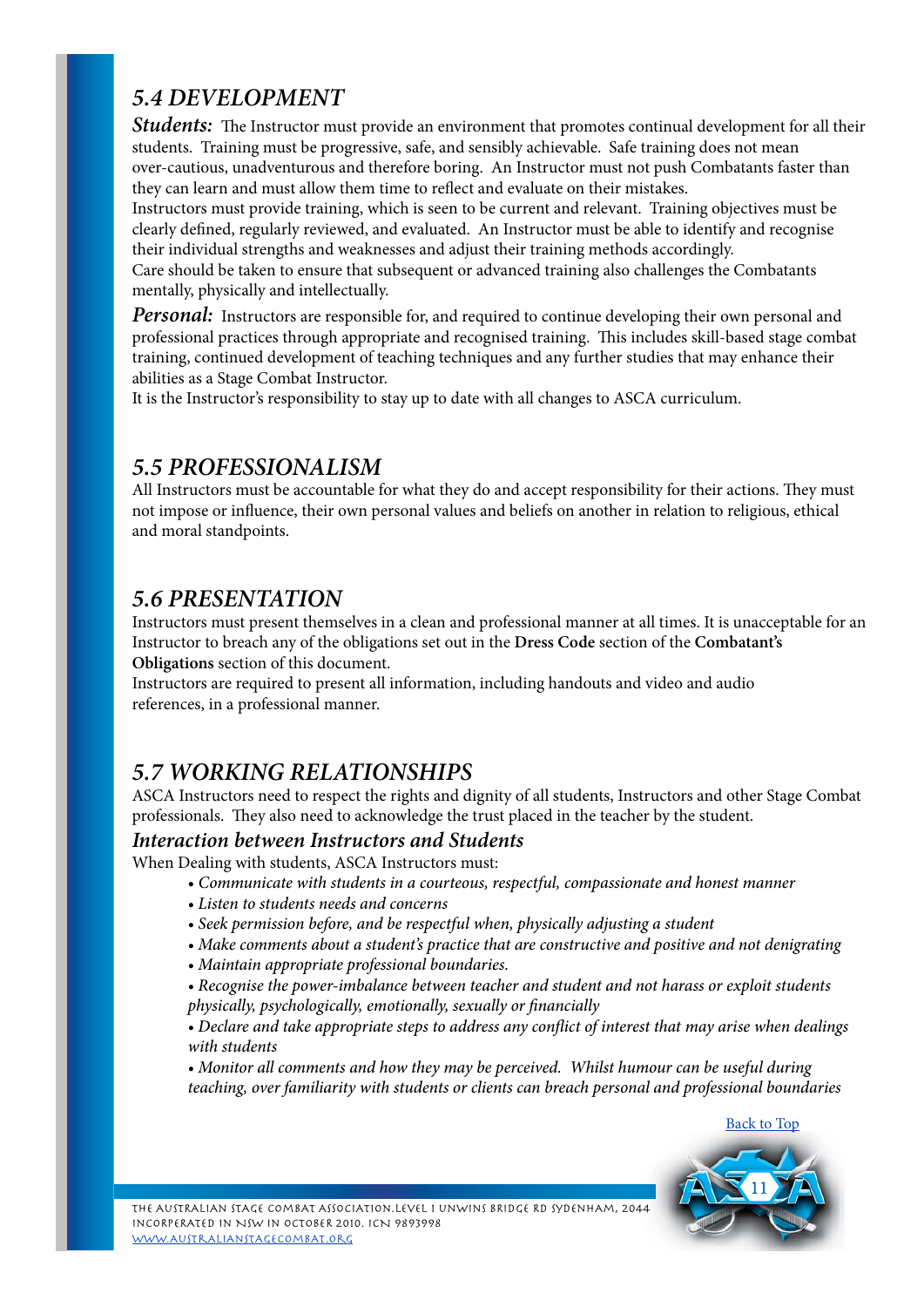#### <span id="page-12-0"></span>*Personal Relationship between Instructors and Students*

Whilst ASCA does not ban romantic relationships, if a relationship is to develop, either between two students, two Instructors, or an Instructor and a student, both parties must endeavour to retain a professional attitude and working relationship.

If this relationship cannot be managed in a professional manner then the two parties involved should strive to remain separated as much as possible during training, teaching or performing. The Association may take action to spell out specific guidelines if necessary.

#### *Working Relationships between Peers*

ASCA Instructors will:

 • *Speak respectfully of other ASCA Instructors and Instructors of other Stage Combat Societies and Associations*

 *• Treat other Stage Combat Instructors and colleagues in a respectful manner*

 *• When appropriate, refer to and work cooperatively with other Stage Combat Instructors and relevant practitioners, to meet the needs of the students*

 *• Consult and take advice from colleagues and mentors, when appropriate*

 *• No Stage Combat professional/ASCA member should actively seek to take work from another, or*

 *knowingly approach a location where another Instructor/Fight Directly currently/regularly works*

• In the spirit of fair working practices ASCA reserves the right to set standard minimum fees to be charged by all Instructors and Fight Directors. This fee will be reviewed and set for each year at the  *AGM*

 *• All ASCA Instructors and Fight Directors are obligated to report any and all instances of professional misconduct in regards to Stage Combat to the ASCA MC immediately*

#### *Working Relationships between Instructors and Employers*

Your relationship and business dealings with industry professionals reflects not only upon you, but also other Stage Combat professionals and the art form of Stage Combat in general. Therefore it is vital that all dealings and interactions of a business nature within the industry must be dealt with in the most professional manner possible. This should include, but is not limited to:

 • *Being punctual for all bookings and appointments*

 *• Presenting yourself in a professional manner at all times including adherence to all references within this Code of Conduct*

- *• Provide the best services possible*
- *• Give as much notice as possible if an appointment/booking must be cancelled*
- *• Where possible arrange a replacement Instructor to fill in for you*
- *• Where possible cover for a colleague when asked*

#### *5.8 CONFIDENTIALITY*

Instructors must not disclose any Members or Combatant's personal information to any party without the express permission of that individual. This includes asking permission before adding names to any and all mailing lists. Instructors must be clear about the content of mail-outs and respect an individual's right to decline subscription. Instructors must seek consent from all individuals before photographing or audio or video/digitally recording students at any time.

In the event of a medical emergency, the Instructor is authorised to pass on any disclosed medical information to a qualified medical practitioner called upon to administer aid.

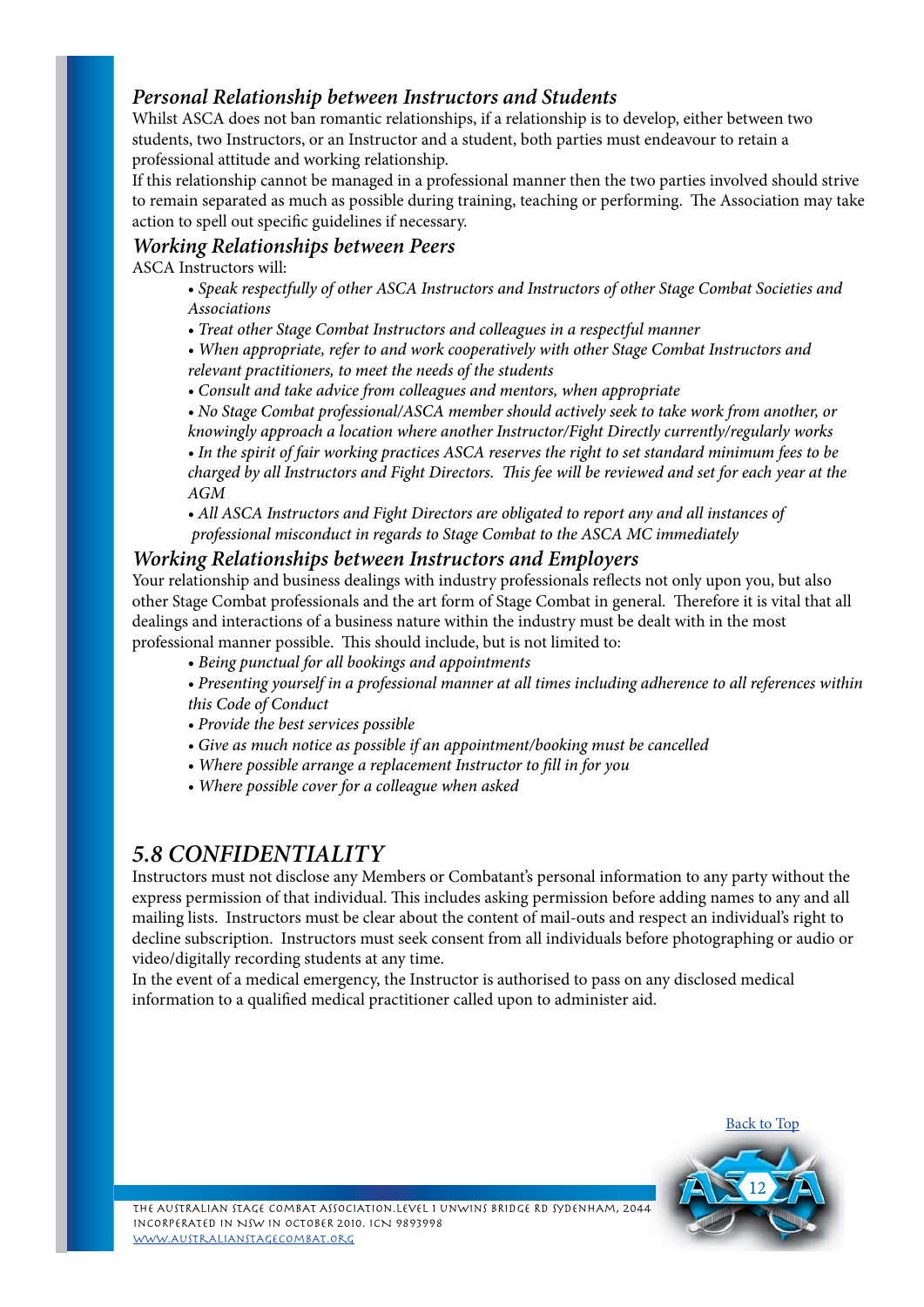#### <span id="page-13-0"></span>*5.9 DISCIPLINING OF STUDENTS*

If a Instructor finds a student to be in breach of any of the obligations set out in the Combatant's Obligations section of this document deems that a person's conduct is interfering with the cohesive running of a Stage Combat activity or class, or that an individual's behaviour is likely to be harmful to their own safety, or to the welfare of others; it is at the discretion of that Instructor as to whether that individual is to be disciplined.

An Instructor must be entirely clear as to their disciplinary powers as published in their working environment or by the conditions listed within the ASCA Rules & Regulations document. Unofficial disciplinary procedures can be interpreted as bullying or abuse of authority and for these reasons,

all disciplinary action must be recorded, stored and open for inspection. All disciplinary action must be fair, and clearly outlined, in relation to acceptable behaviours.

#### *5.10 FAIRNESS AND EQUALITY*

It is the Instructor's responsibility to provide a training environment that is free from harassment, discrimination, victimisation and bullying. All Combatants must be given fair and equal treatment regardless of their gender, religion, ethnic origin, or ability. To do otherwise would go against team building and trust guidelines. Such harassment or discrimination may constitute an offence under the *Anti Discrimination Act 1977 (NSW)* and Commonwealth discrimination laws.

#### *5.11 ALCOHOL, DRUG AND SMOKE FREE ENVIRONMENT*

It is the Instructors responsibility to provide an alcohol, drug and smoke free environment. This includes both the Instructor and Student. At no time must an affected student be allowed to participate in any Stage Combat activities.

Failure to comply will result in disciplinary action from the ASCA MC.

#### *5.12 GIFTS AND BENEFITS*

The acceptance of gifts and benefits has the potential to compromise the standing of the Instructor. Instructors may only accept gifts and benefits where there can be no actual or perceived influence over the individual's role within ASCA.

The ASCA MC will investigate any claims of gifts or benefits given or received in the form of a bribe. If a bribe is found to have been received disciplinary action may take place.

#### *5.13 WORKING WITH CHILDREN*

Instructors have a responsibility to act appropriately when dealing with a child. Under the relevant legislation a child is defined as a person under the age of 18 years. In the event an Instructor must work with children, it is the responsibility of the Instructor to complete all necessary *Working with Children* checks as per government regulations. Instructors must understand that these laws vary from state to state. Failure to do so may constitute an offence under the *Child Protection (Working with Children) Act 2012 (NSW)* and Commonwealth child protection laws.



[Back to Top](#page-1-0)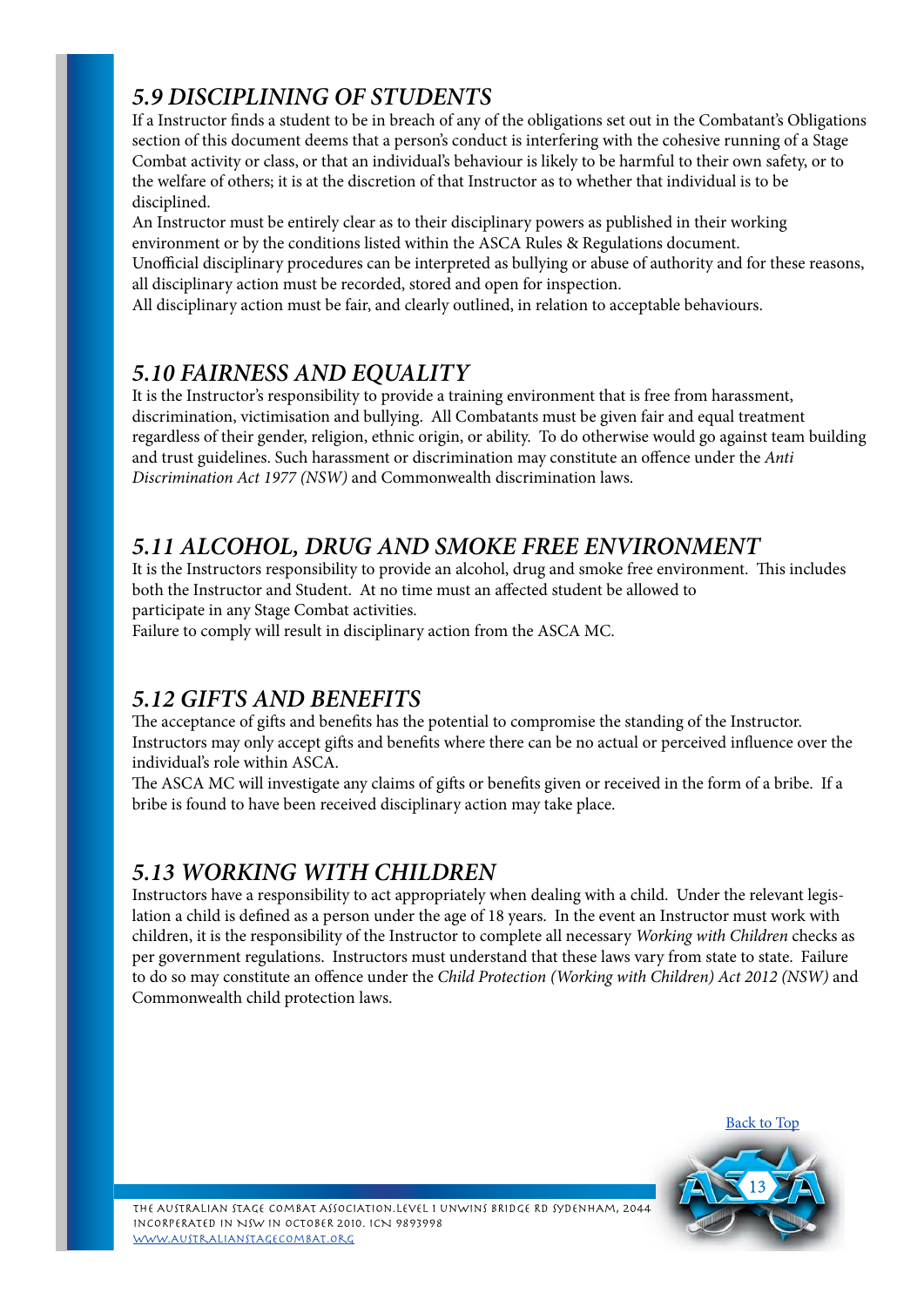#### <span id="page-14-0"></span>*5.14 OBLIGATIONS AS A STAGE COMBAT ASSESSOR*

All ASCA Certified Instructors assume the responsibilities of official ASCA examination Assessors. As such you are required to accept and abide by additional responsibilities including:

- *Providing fair and just assessment to all*
- *• Remaining unbiased*
- *• Not accepting gifts from potential students you will be assessing*
- *Staying relevant with ASCA's assessment requirements and curriculum changes*
- Assessors must not actively assess any individual that;
	- *They are in a relationship with*
	- *• Have recently ended a relationship with (within a 12 months period)*
	- *• Or, are a family member of*

At any time where a conflict of interest may appear the Assessor must notify the MC immediately. A conflict of interest exists when it is likely that you could be influenced, or may appear to be influenced, by a personal interest in carrying out your duties as an Assessor.

In the event that no other Assessor is available, the ASCA MC will decide if an exception can be made.

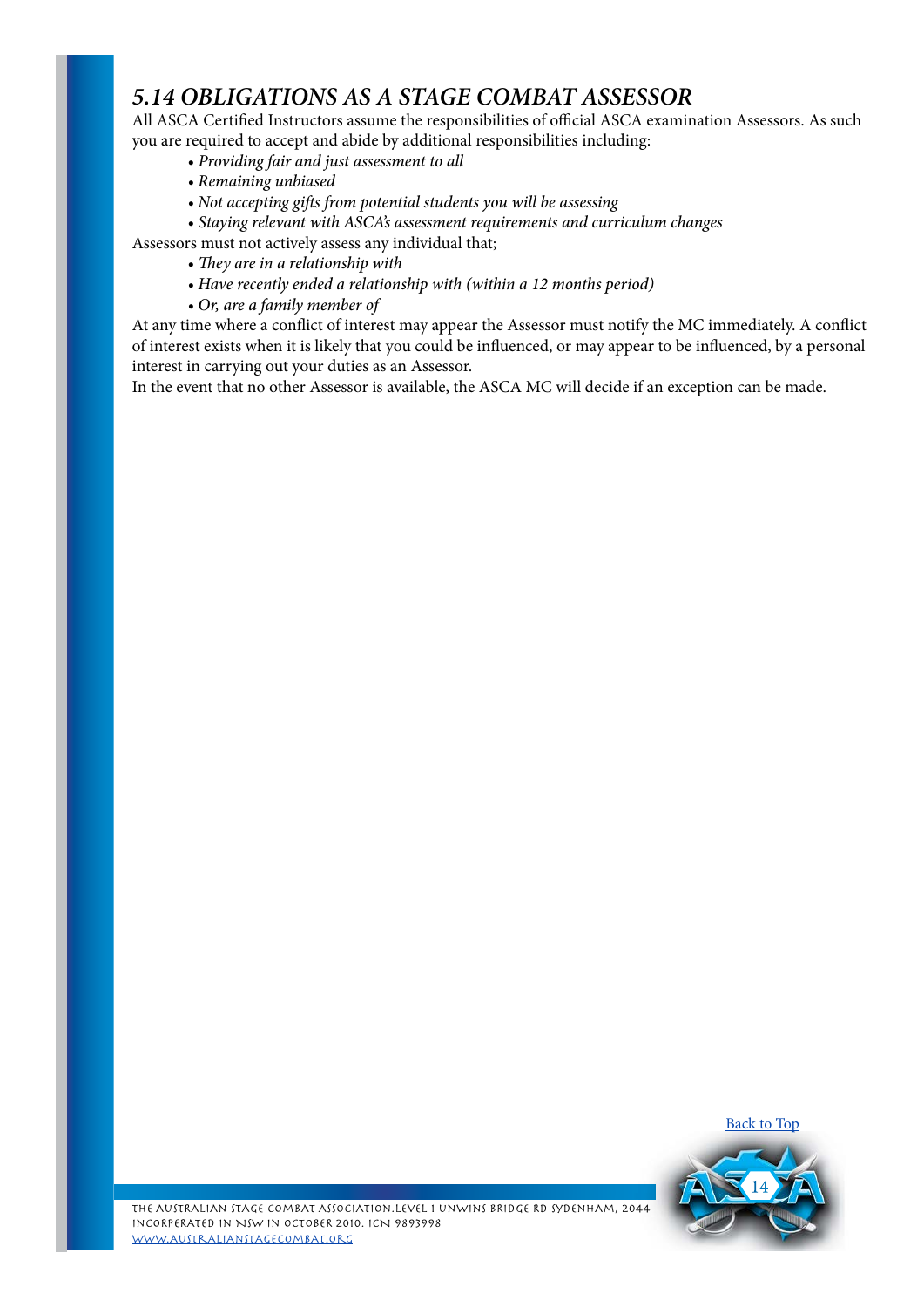## **6. FIGHT DIRECTOR'S OBLIGATIONS**

<span id="page-15-0"></span>For the purpose of this document the term 'Fight Director' refers to all financial members of ASCA, with no dues owing that have successfully completed certification at Fight Director level. As well as adhering to, and attempting to exceed, all obligations laid out in the **Instructors Responsibilities** section of this document, Fight Directors must also adhere to the following obligations/conditions.

#### *6.1 PROFESSIONAL CONNECTIONS*

As a certified ASCA Fight Director you will be in direct contact with professional actors, directors and producers. As such you are a direct conduit between the association and the entertainment industry, it is vital that you present yourself, ASCA and Stage Combat in the best manner possible. You have the obligation to not only continue to uphold the ideals and standards of ASCA, but to do your utmost to extend and build upon the professional connections currently shared by ASCA and the Australian, and international, entertainment industry.

#### *6.2 PROFESSIONAL DEVELOPMENT*

All Fight Directors must develop and implement their own Continued Personal Development Plan (CPDP). A CPDP is defined by ASCA as a structured approach to learning to help ensure competence to practice, taking in knowledge, skills and practical experience. CPDP's can involve any relevant learning activity, whether formal and structured, or informal and self-directed. All activities must be approved by the ASCA MC and documented. All recorded documents must be made available to the ASCA MC upon request.

#### *6.3 LEADERSHIP*

As a certified Fight Director both students and the industry will look upon you as leaders in the field of Stage Combat. It is your role as a Fight Director to be an ambassador, not only for ASCA, but for the art form. Therefore you must strive to never bring the art of Stage Combat into disrepute.

As a leader it is your role to promote the growth and advancement of Stage Combat. While it is not mandatory, it is recommended that you pass on your knowledge and experiences to future generations of Stage Combatants, in particular those that wish to begin their journey to Instructor and Fight Director. As a Fight Director you are a source of guidance, leadership and inspiration to all combatants. You will therefore be held to the highest level of compliance with this *Code of Conduct* and the associations *Rules & Regulations* document and may incur the harshest penalties for breaches.

#### *6.4 MENTORING*

In accordance with ASCA's Rules & Regulations document, you are encouraged to become an official Mentor to someone. As a Mentor you will become personally responsible for the growth of your Mentee from Advanced Combatant to Fight Director. Not only will you be responsible for the development of their physical skills, historical knowledge and educational methods, but you will be responsible in ensuring that your Mentee abides by not only this Code of Conduct but also the association's Rules & Regulations at all times. As a Mentor you are obligated to offer as many training and development opportunities to your Mentee as possible, including teaching and choreography assistantships and performance opportunities.

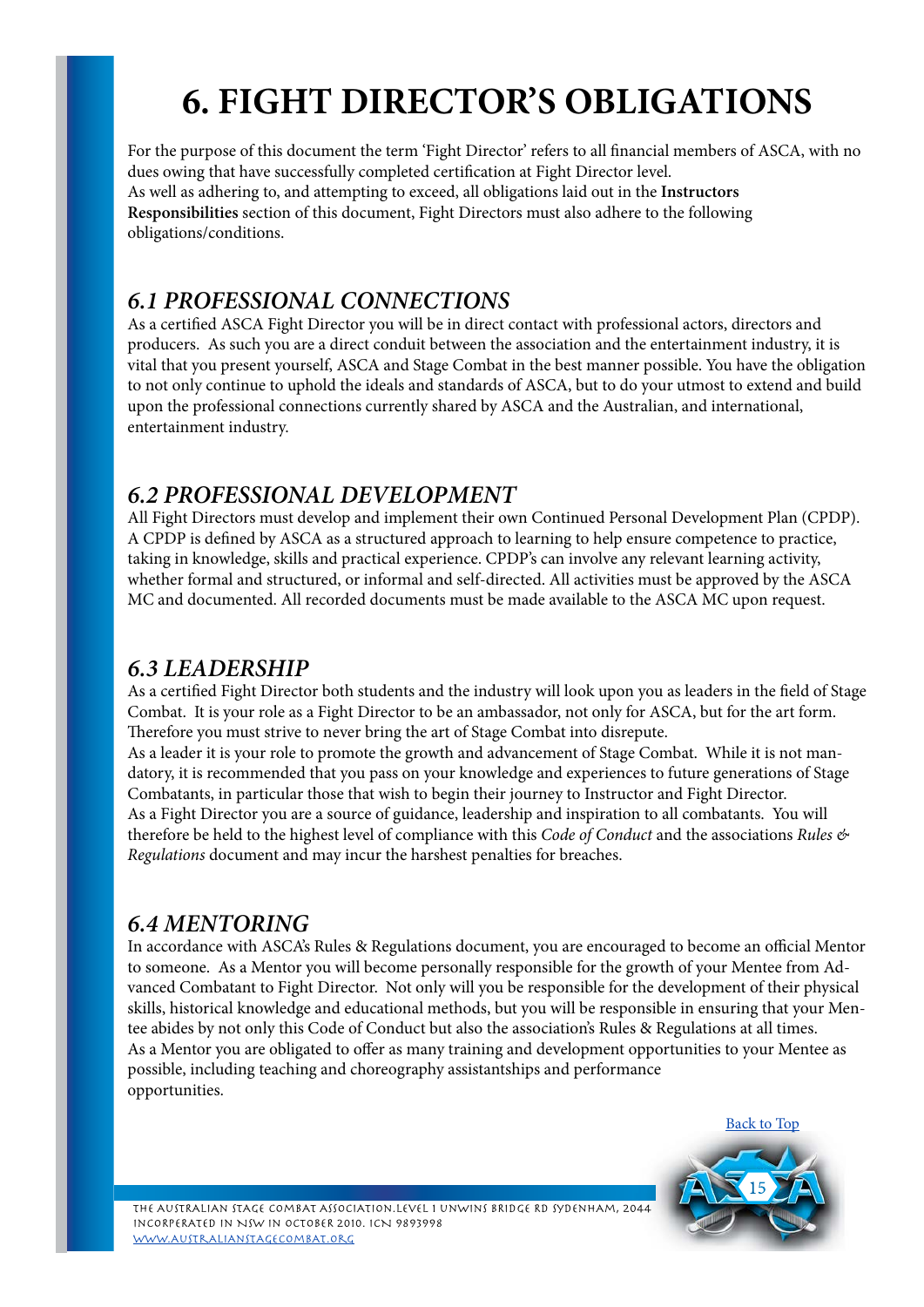#### <span id="page-16-0"></span>*6.5 COMPLIANCE WITH ASCA's POLICIES & PROCEDURES FRAMEWORK*

As a Fight Director you are required to be highly familiar with both this Code of Conduct and the associations Rules & Regulations document, and therefore any breach of any of the conditions outlined in either document by a Fight Director will be dealt with in the most stringent manner.

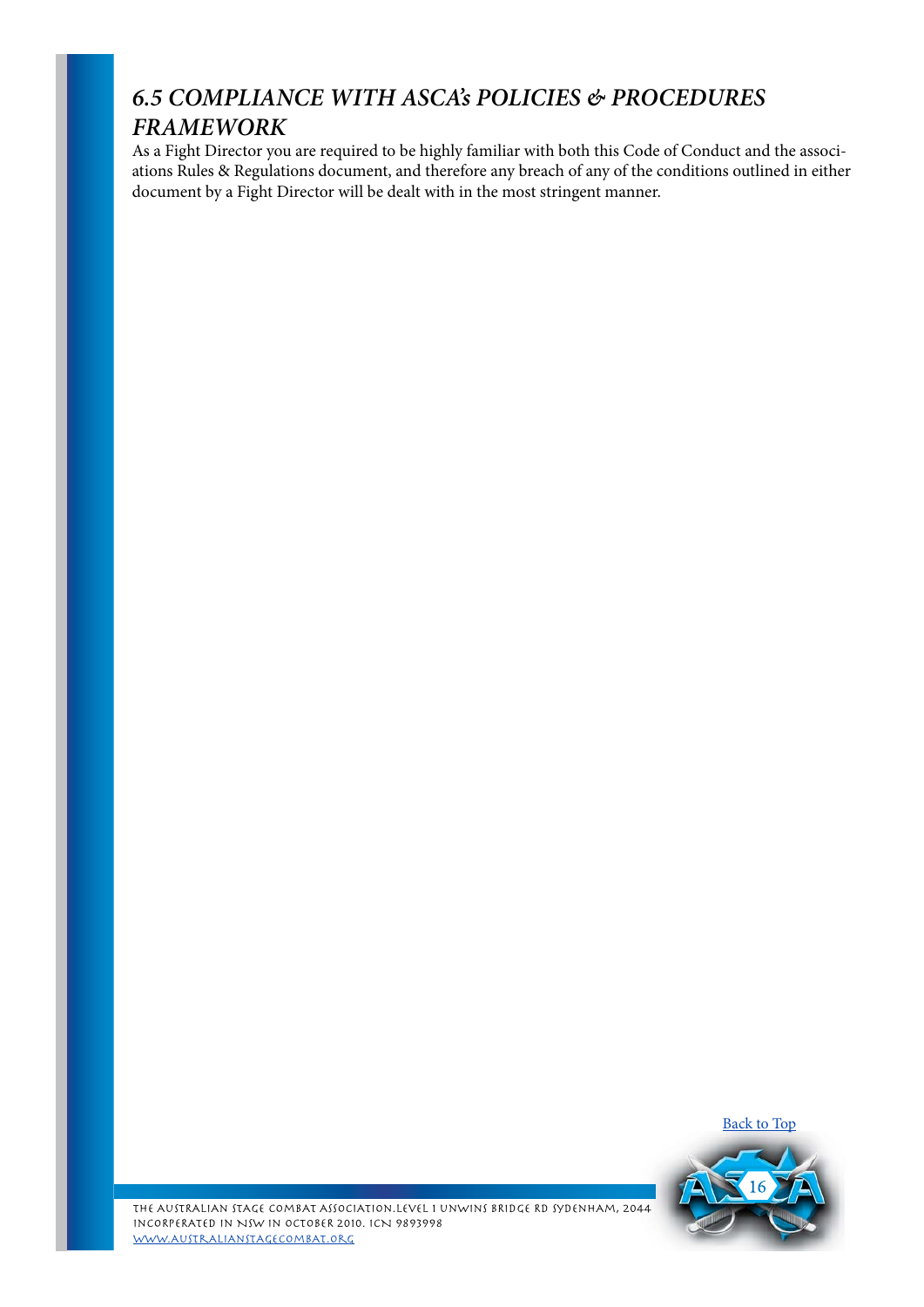## **7. BREACHES OF THIS CODE**

<span id="page-17-0"></span>This Code of Conduct sets out minimum standards of behaviour required of all ASCA Members. Members are accountable for their own actions and must comply with the Code of Conduct and supporting policies, procedures and instructions. Failure to comply with the principles, values or guidance of this Code of Conduct will be considered a serious breach of ASCA policy and will be investigated. Breaches of the Code may result in disciplinary action, ranging from a verbal warning through to stripping of ranks and expulsion from the association for serious breaches.

If you believe there has been a breach of the Code of Conduct you must report it to the ASCA MC. The ASCA MC will investigate any alleged breach of the Code and all actions conducted will be fair and objective.

If a Member intentionally acts in bad faith or acts maliciously, criminally or otherwise, in addition to other disciplinary action, ASCA may seek to recover from the individual the cost of any damages.

In some cases, where a breach is beyond the scope of ASCA's jurisdiction, then an individual may be reported to the relevant authorities.

## **8. ACCEPTANCE OF THE ASCA POLICIES & PROCEDURES FRAMEWORK**

The ASCA Policies & Procedures Framework is compiled of several documents, which includes documents such as: *The Code of Conduct*, *Rules & Regulations*, *Strategic Business Plan* and *Aims & Objectives.* The Framework is the source material to define all behavior and conduct for training and performance of any Stage Combat activity.

As a practicing Stage Combatant you are asked to acknowledge that you have been granted access to these documents, and have been given the opportunity to read them carefully and fully understand your obligations to yourself, your fellow Combatants, your Instructors, the International Stage Combat community and the Australian Entertainment Industry at large.

Upon agreeing to accept and uphold the stipulations written within these documents you will be bound to them, and therefore accountable to the consequences of any inappropriate behavior, or breeches of, the conditions as outlined in this association's Policies and Procedures Framework.